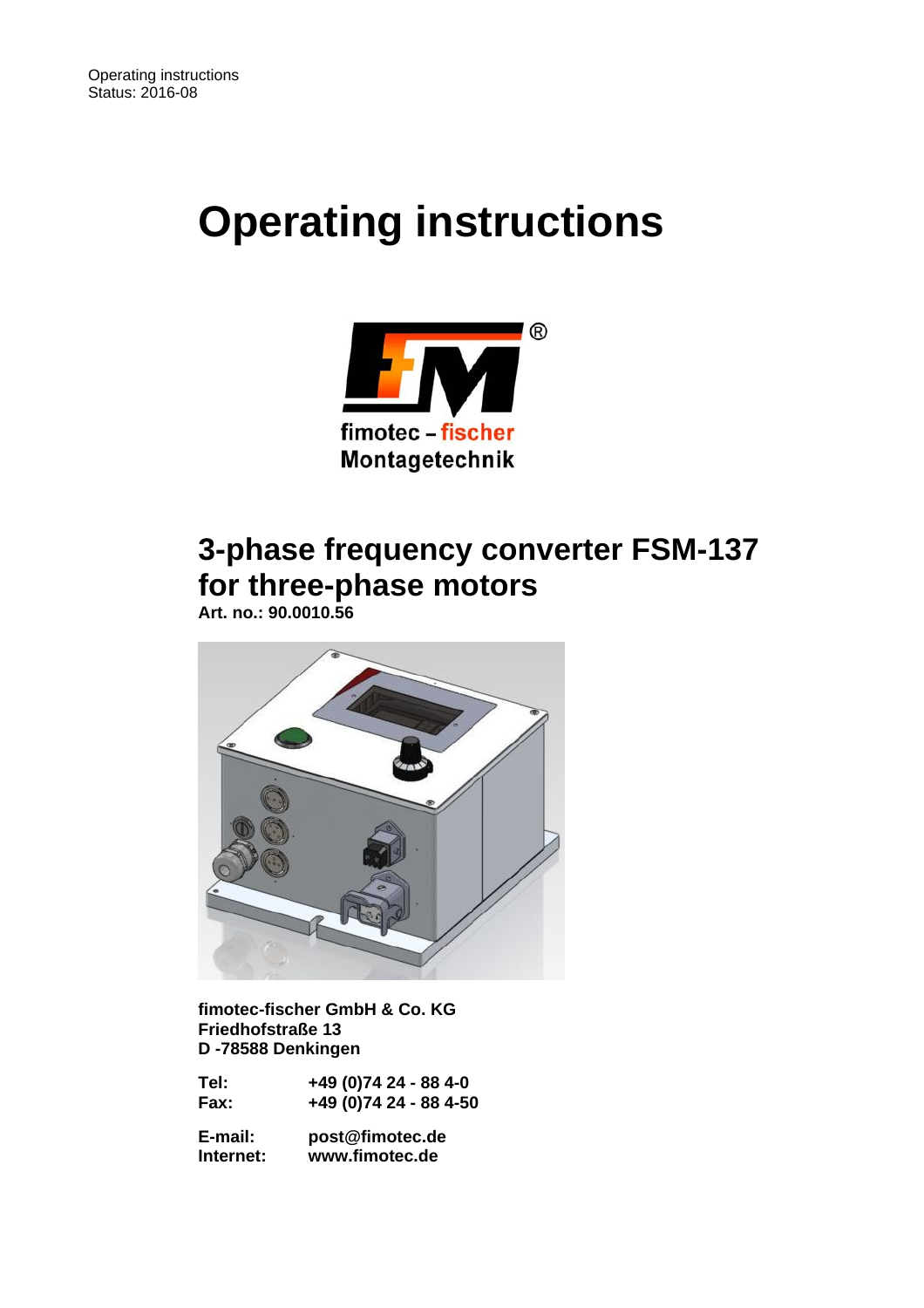

*The duplication, sharing or use of this documentation or its contents is only allowed with written permission. Violations result in liability for damages. All rights reserved, including such which arise from granted patents or registration of a utility patent or design. Copyright © fimotec-fischer GmbH & Co. KG 2012*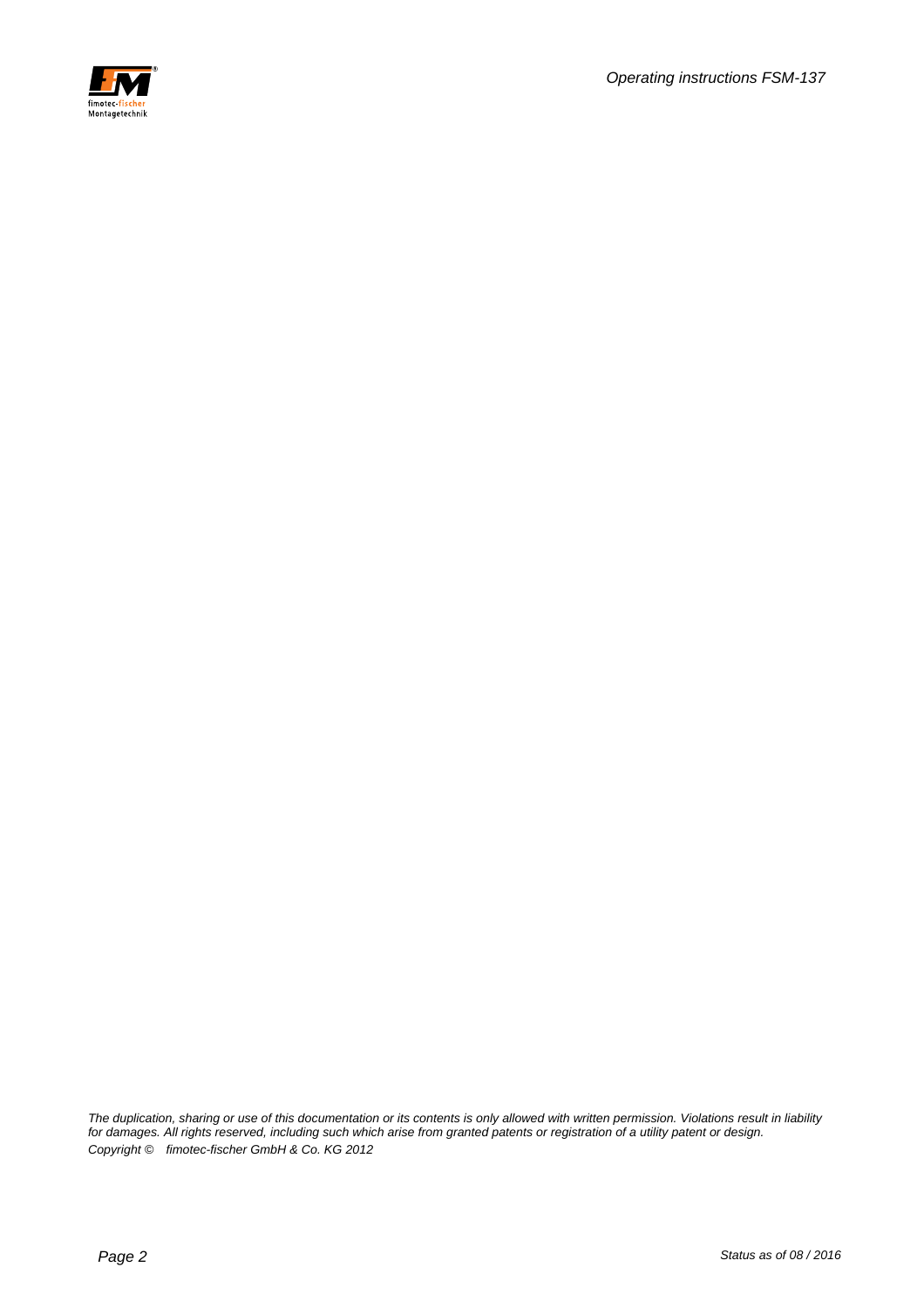

# **Information and explanations**

#### **Target group**

#### These operating instructions will help you to use the described product safely and as intended. **They are directed toward qualified skilled personnel\*.**

*Qualified personnel are people who have been authorized by persons responsible for the safety of the system to execute the required*  activities and are able to recognize potential dangers and avoid them based on their training, experience and instruction, as well as their *knowledge of standards, regulations, accident prevention regulations and operating conditions (definition of skilled personnel according to IEC 364).* 



- Read these operating instructions before you install the device, use it or carry out work on it.
- Also pass on these operating instructions to other users.

#### **Definition of the warnings and symbols**

Warnings are indicated by danger symbols and signal words. The table shows what hazards and possible consequences the symbols, signal words and colours indicate.

| <b>Signal word</b><br><b>Definition</b>        |                                                                                                                                      | <b>Consequences</b>                                       |  |
|------------------------------------------------|--------------------------------------------------------------------------------------------------------------------------------------|-----------------------------------------------------------|--|
| Directly threatening danger<br><b>A</b> GEFAHR |                                                                                                                                      | Death or extremely serious injuries                       |  |
| <b>A WARNUNG</b>                               | Dangerous situation<br>Potential death or extremely serious<br>injuries                                                              |                                                           |  |
| <b>A VORSICHT</b>                              | Minor to moderately serious injuries<br>Dangerous situation                                                                          |                                                           |  |
| <b>ATTENTION</b>                               | Risk of property damage                                                                                                              | Damage to the machine, its environment<br>and the product |  |
|                                                | Warnings can also have other warning signs:<br>Example: Warning of electrical current!<br>These symbols indicate the type of hazard. |                                                           |  |

#### **Term definitions**

| Term                 | Definition                                                                                                             |
|----------------------|------------------------------------------------------------------------------------------------------------------------|
| User                 | Persons who use the device installed by the manufacturer in its ready-to-<br>use version.                              |
| Screen               | Designation for the image visible within the touchscreen.                                                              |
| <b>Button</b>        | Designation for key fields on the user interface                                                                       |
| <b>EMC</b>           | Electromagnetic compatibility with electrical and electromagnetic<br>influences.                                       |
| Skilled personnel    | Qualified personnel with the appropriate education, training and<br>experience.                                        |
| Device               | Designation (in these operating instructions) for the frequency converter<br>FS137.                                    |
| Machine manufacturer | Persons who install the device in the intended construction (machine) and<br>who manufacture the ready-to-use version. |
| Menu                 | Designation for the structural layout of the user interface.                                                           |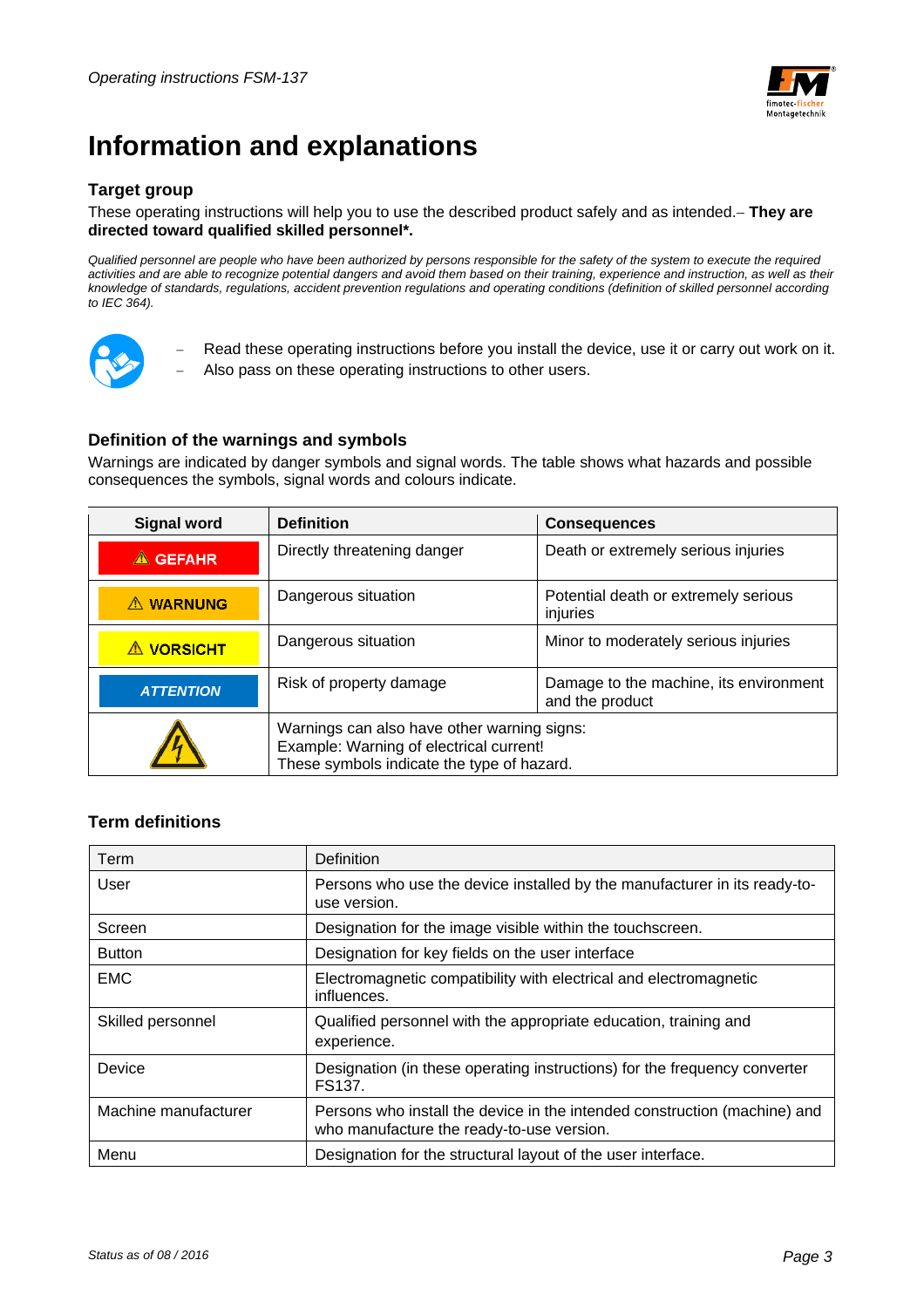

# **Table of contents**

| 1                       |  |
|-------------------------|--|
| 1.1                     |  |
| 1.2                     |  |
| 1.3                     |  |
| 1.3.1<br>1.3.2          |  |
| 1.3.3                   |  |
| 1.3.4                   |  |
| $\mathbf{2}$            |  |
| 2.1                     |  |
| 2.2                     |  |
| 2.2.1                   |  |
| 3                       |  |
| 3.1                     |  |
| 3.2                     |  |
| 3.3                     |  |
| 3.4                     |  |
| 3.5                     |  |
| $\overline{\mathbf{4}}$ |  |
| 4.1                     |  |
| 4.2                     |  |
| 4.3                     |  |
| 4.4                     |  |
| 5                       |  |
| 5.1                     |  |
| 5.2                     |  |
| 5.3                     |  |
| 6                       |  |
| $\overline{7}$          |  |
| 7.1                     |  |
| 8                       |  |
| 9                       |  |
| 9.1                     |  |
| 9.2                     |  |
| 10                      |  |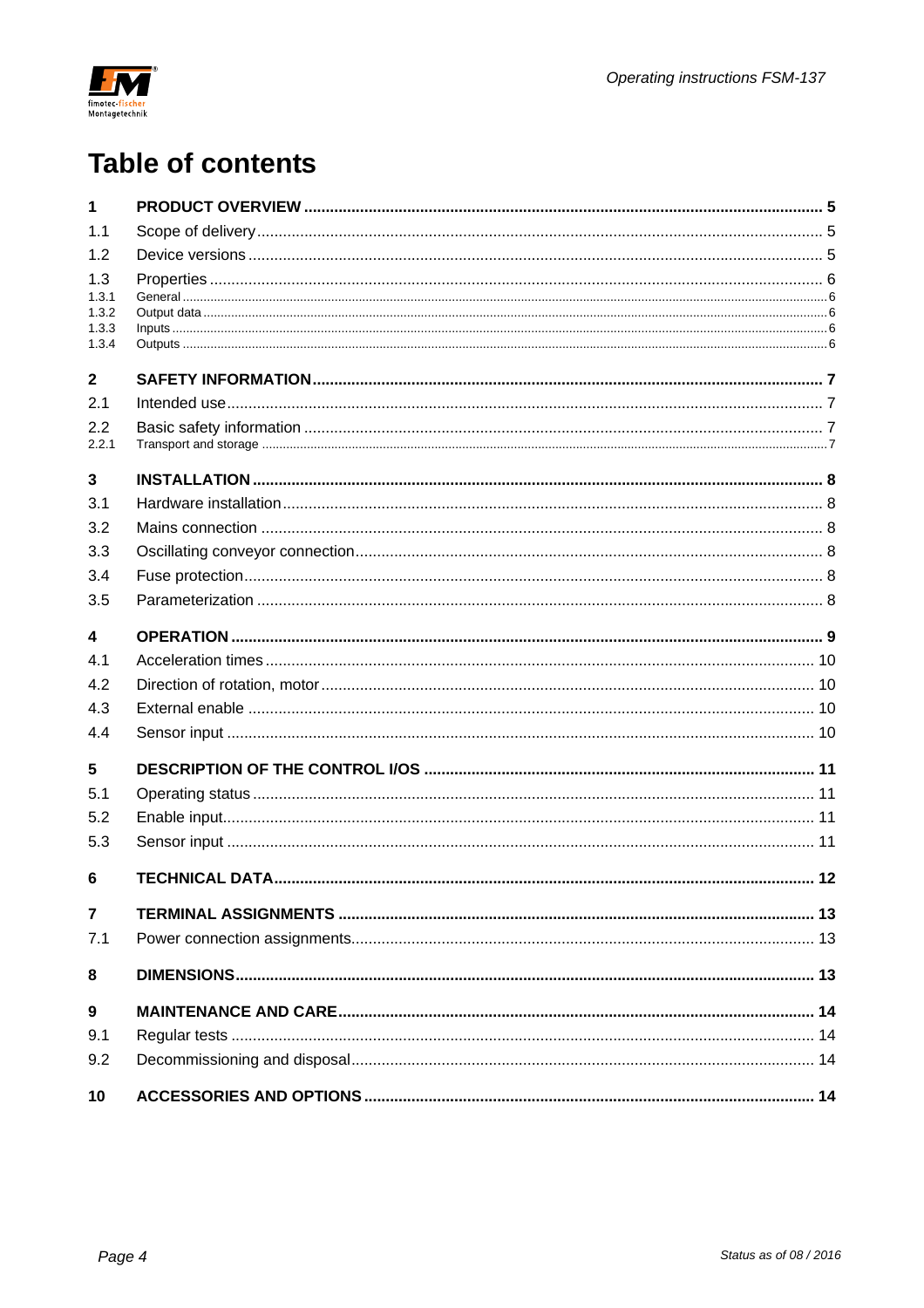

# **1 Product overview**

# *1.1 Scope of delivery*

- FSM-137
- Operating instructions

### *1.2 Device versions*

The FSM-137 device is a 3-phase frequency converter for the sinusoidal actuation of consumers with variable frequency.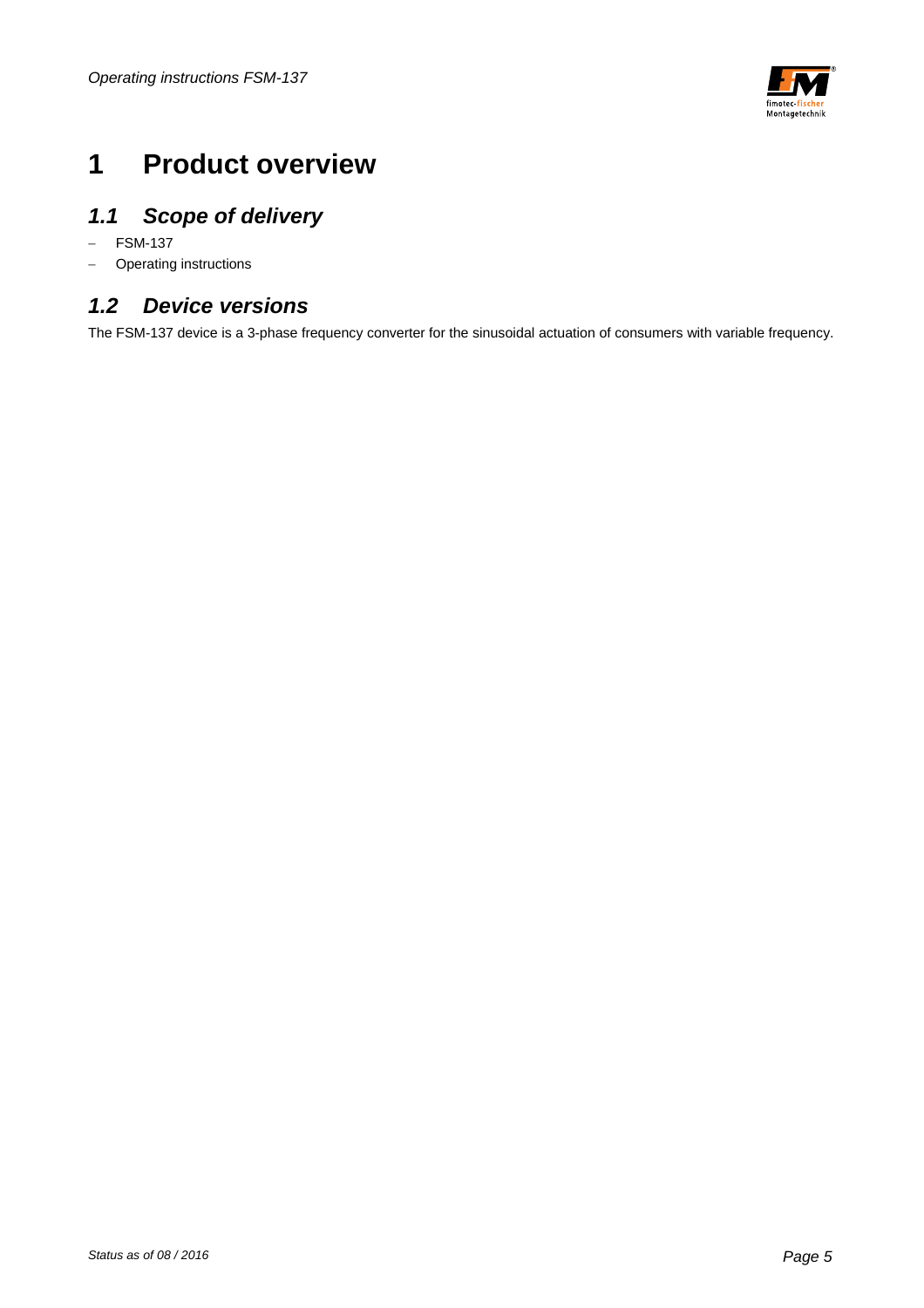

### *1.3 Properties*

#### **1.3.1 General**

- Consumer output
- Parameterization via parameter blocks
- Operation via parameters
- Mains input voltage monitoring
- Type of protection IP54

#### **1.3.2 Output data**

- Frequency range 10 Hz to 60 Hz The frequency range is adjustable in steps of 0.01 Hz for all variants.
- Adjustable soft start ramp / soft stop ramp
- Adjustable switch-on/off delay

#### **1.3.3 Inputs**

- Enable input for switching on/off without power
- Sensor input with switch-on/off delays in range of 0 to 20 seconds

#### **1.3.4 Outputs**

- Consumer output for three-phase motor
- Operating notification relay contact max. 230 V AC / 1 A (changeover contact).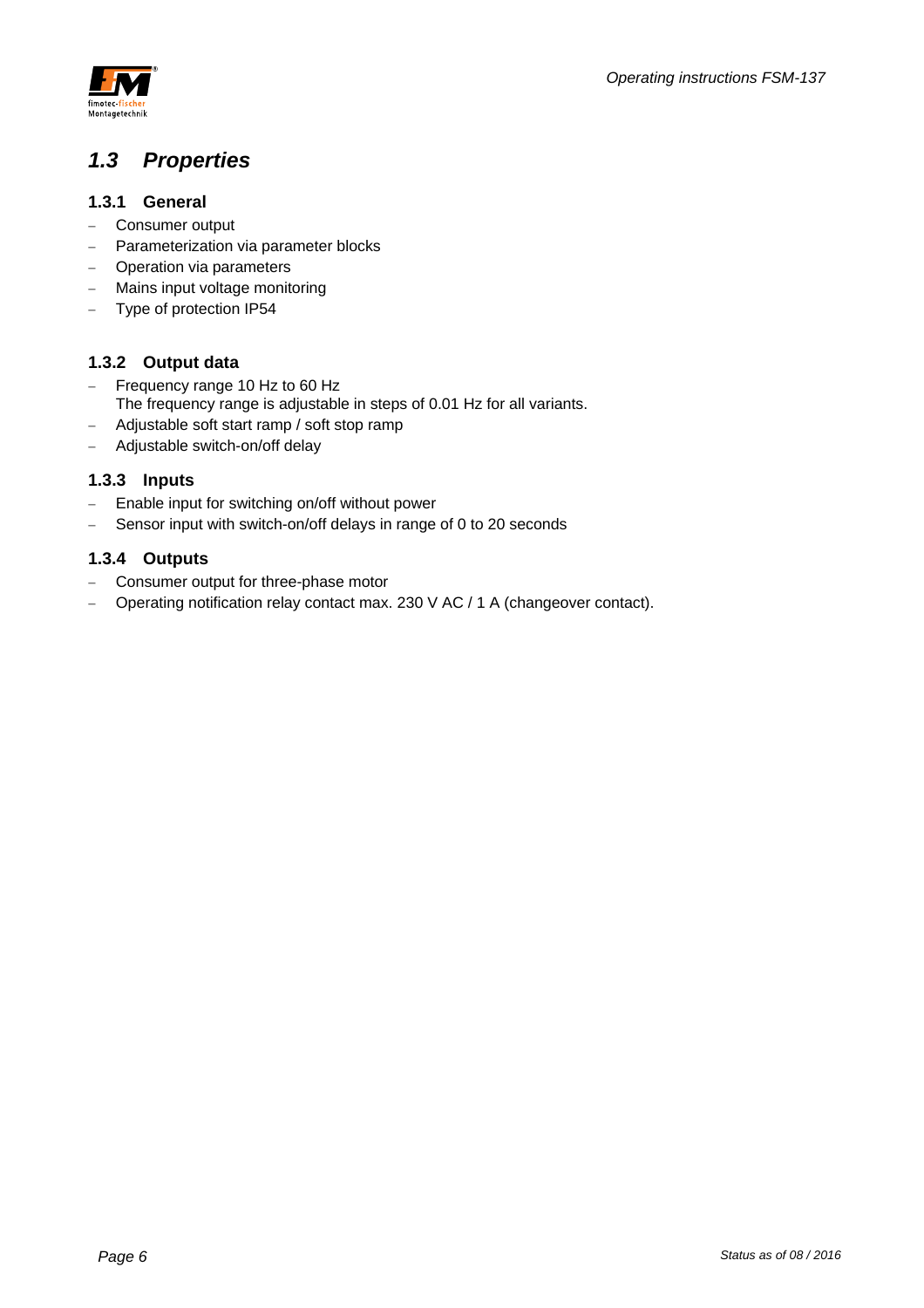

# **2 Safety information**

#### *2.1 Intended use*

The FSM-137 device is a piece of electrical equipment intended for use in supply mechanisms or automation systems. The device is designed for regulating and controlling three-phase motors.

The electrical components listed here are called "devices" in the industrial parlance, but are not devices which can be used or connected or machines in the sense of the "Device safety law", the "EMC law" or the "EC Machinery Directive", but components. Only when these components are integrated in the construction of the machine manufacturer is the ultimate mode of operation defined.

The machine manufacturer is responsible for making sure that the construction meets the existing legal regulations.

### *2.2 Basic safety information*

The following warnings both serve for the personal safety of the user as well as the safety of the described products and the devices connected to them.

Non-observance can lead to death, serious bodily injury or property damage.

| ADANGER | Life-threatening danger due to electric shock!<br>Even after the device is put out of operation by disconnecting the voltage,                                                                                                                                                                                                   |  |  |
|---------|---------------------------------------------------------------------------------------------------------------------------------------------------------------------------------------------------------------------------------------------------------------------------------------------------------------------------------|--|--|
|         | there is still dangerous electrical voltage on the internal circuit parts.<br>Disconnect the device from the supply voltage before any intervention.<br>Before opening the device, wait for at least 5 minutes until the residual<br>voltage has dissipated.<br>Check to make sure there is no voltage before any intervention. |  |  |

- Only skilled electricians may work on electrical equipment.
- Before commissioning, make sure that the voltage supply agrees with the nominal values of the device.
- Check the electrical equipment of the machine regularly. Deficiencies, such as loose connections, damaged or scorched lines, must be fixed immediately.
- Observe the valid accident prevention and safety regulations for your application.
- In particular, observe both the general and the regional installation and safety regulations for working with dangerous voltages (e.g. EN 50178) as well as the regulations having to do with the proper use of tools and the use of personal safety equipment.
- The Emergency Stop mechanisms must remain in effect in all operating modes. Unlocking the Emergency Stop mechanisms must not result in uncontrolled reactivation.

#### **2.2.1 Transport and storage**

Problem-free and safe operation of this device require proper transport, storage, setup and installation, as well as careful operation and maintenance.

The device must be protected against mechanical impacts and vibrations during transport and storage. Protection against moisture, water and impermissible temperatures (see chapter 6 "Technical data") must also be guaranteed.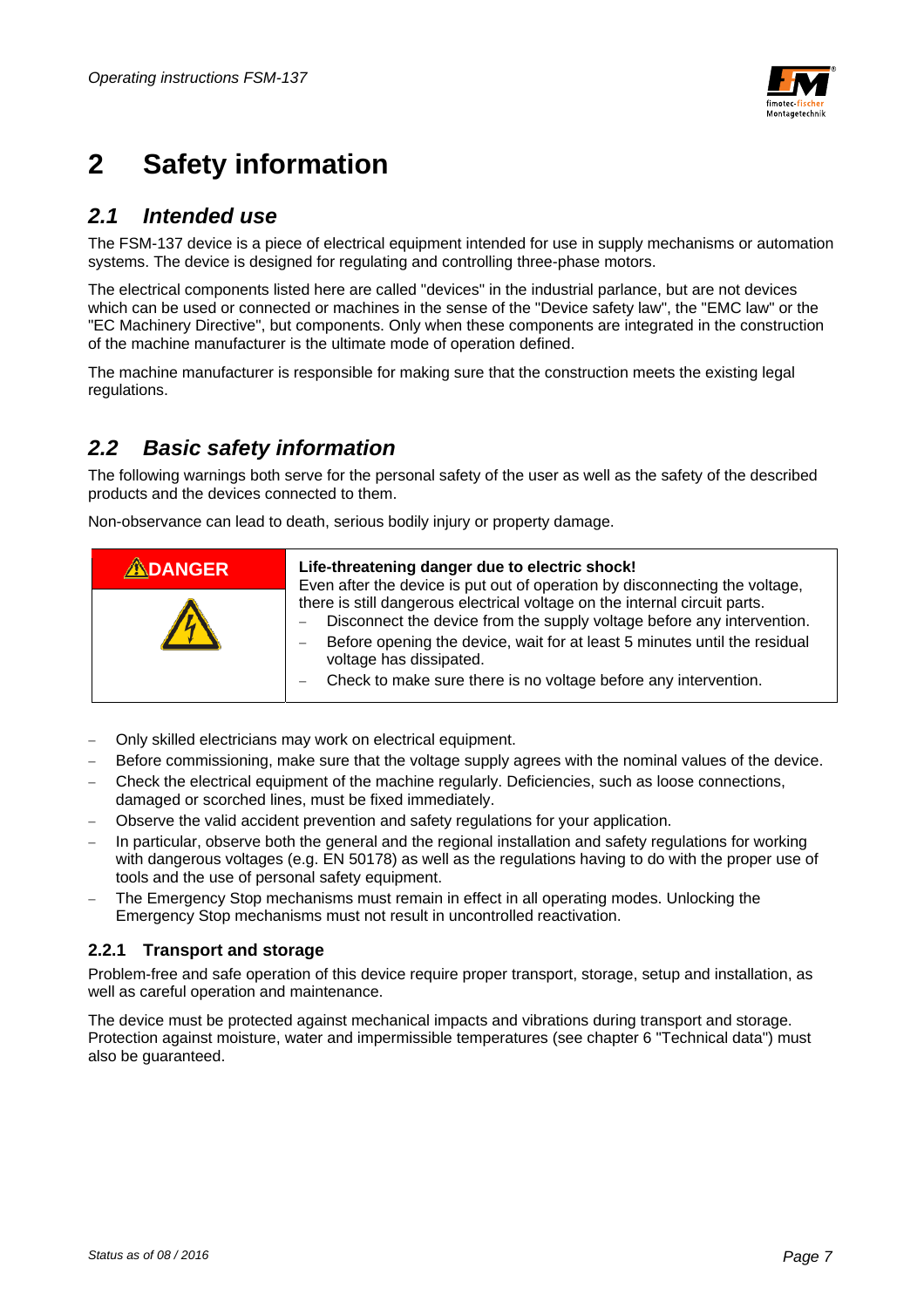

# **3 Installation**

**ATTENTION** If the device is not correctly connected, this can lead to the failure or complete destruction of the device (and the connected load).

## *3.1 Hardware installation*

The FSM-137 device is designed for external installation (outside of the control cabinet) and has IP54 protection.

If the device is mounted on a mounting plate made of metal, it can be installed with its entire area in contact with the plate or with spacers. If the device is mounted to a thermally non-conductive surface, it is to be mounted at a distance of at least 10 mm from its surface.

### *3.2 Mains connection*

The mains must be connected according to the valid regulations.

It is connected via the attached Schuko "**power**" plug.

All touchable, electrically conductive housing parts must be grounded according to the valid regulations.

The connection must be made with at least a 1.0 mm² line cross-section.

### *3.3 Oscillating conveyor connection*

This is connected via the "X11" socket.

The pin assignments are as follows:

- **Pin 1** Connection for load (U)
- **Pin 2** Connection for load (V)
- **Pin 3** Connection for load (W)
- **PE** Connection for the ground protection conductor

The three-phase motor is connected to this connection.

#### *3.4 Fuse protection*

The fuse protection on the primary side depends on the line cross-section. However, it must be designed to have a D10 line protection switch at minimum.

The devices are also protected with internal fuses.

#### **Caution!:**

Leakage currents against PE might occur due to EMC-related suppressor components. These are harmless, however, when an industry-standard RCD switch is used with a tripping current of 0.3 A.

### *3.5 Parameterization*

Within the control box FSM-137 the motor parameters has to be adjusted to the data of the connected motor. Especially the minimum output frequency as well as the maximum output current of the control box FSM-137 has to be adjusted in this way that the connected motor cannot be damaged.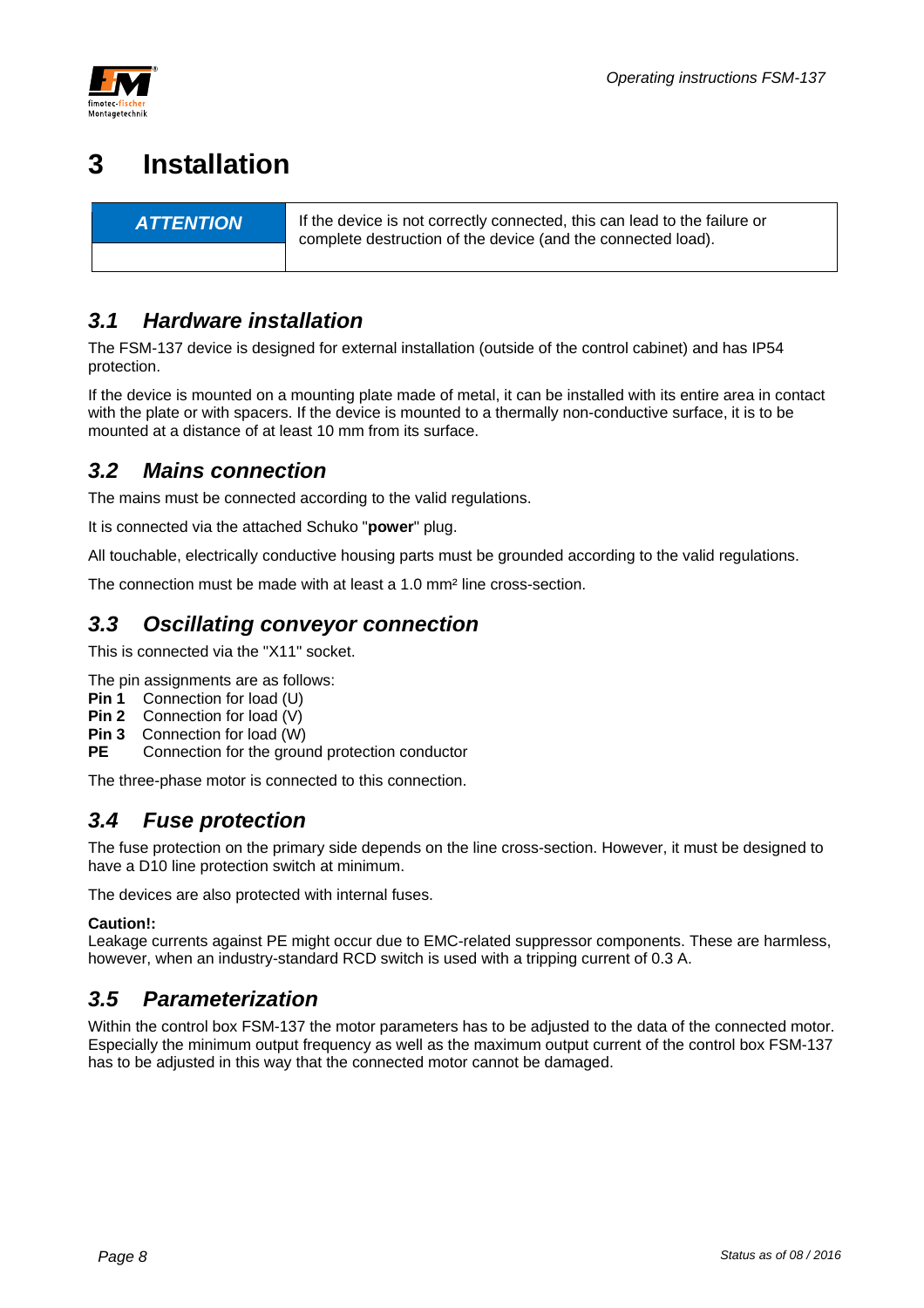

# **4 Operation**

The device is operated via a power potentiometer and a user interface on the frequency converter.

#### **User interface:**

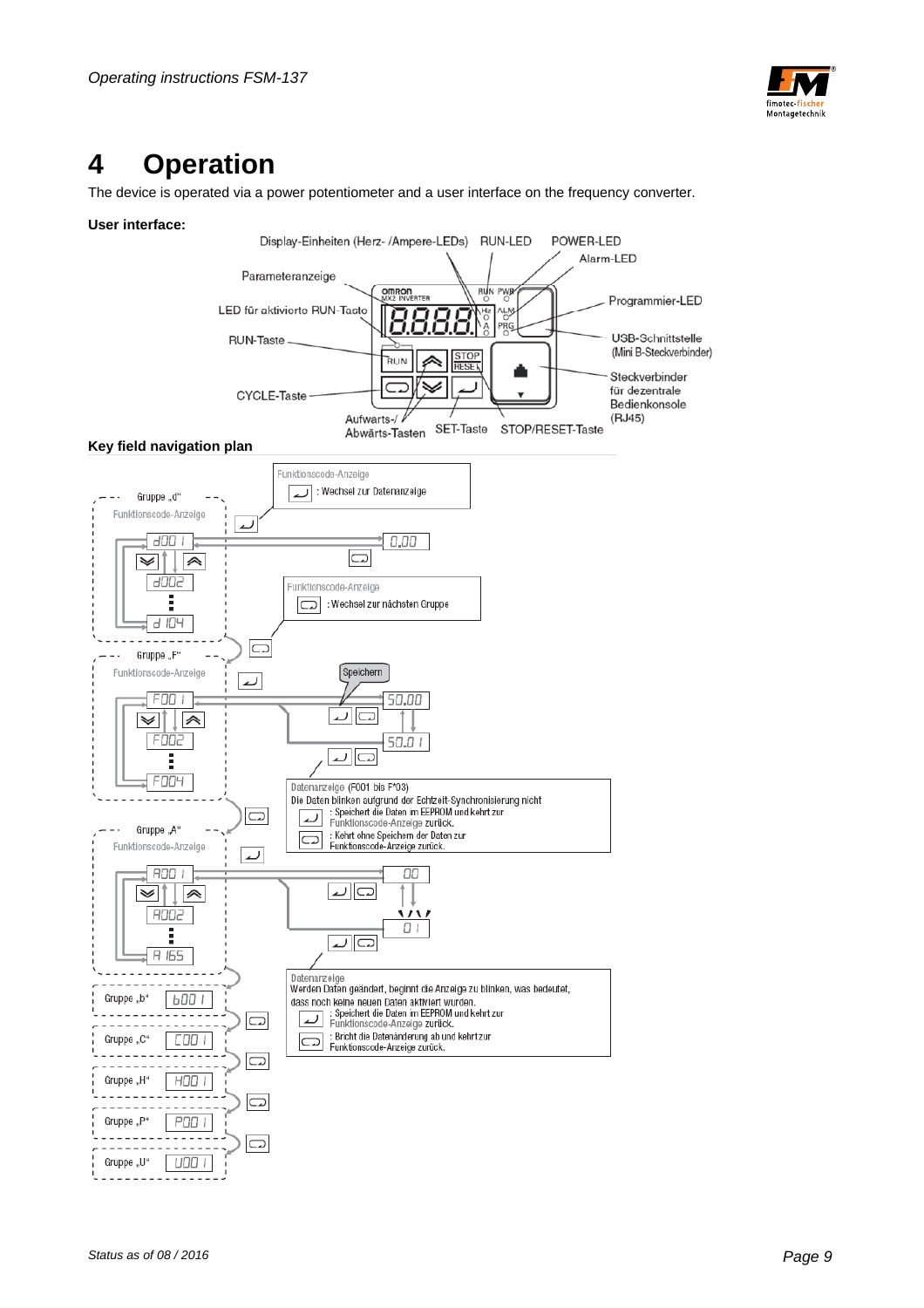

#### *4.1 Acceleration times*

In parameter F002, the acceleration time for the motor can be set. Setting range: 0.01 to 3600 s

In parameter F003, the delay time for the motor can be set.

Setting range: 0.01 to 3600 s



### *4.2 Direction of rotation, motor*

Setting the direction of rotation for the motor

| Fnct.<br>code    | Value | Designation                             | <b>Factory settings</b> |
|------------------|-------|-----------------------------------------|-------------------------|
| P <sub>100</sub> |       | Direction of rotation, clockwise        |                         |
|                  |       | Direction of rotation, counterclockwise |                         |

### *4.3 External enable*

Setting the external enable

| Fnct.<br>code    | Value    | <b>Designation</b>                                                                      | <b>Factory settings</b> |
|------------------|----------|-----------------------------------------------------------------------------------------|-------------------------|
| P <sub>110</sub> | $\Omega$ | External enable<br>Switching status N.O. "normally open", active when<br>contact closed |                         |
|                  |          | External enable<br>Switching status N.C. "normally closed", active when<br>contact open |                         |

### *4.4 Sensor input*

Setting the sensor functions

| Fnct.<br>code    | Value | <b>Designation</b>                                                                   | <b>Factory settings</b> |
|------------------|-------|--------------------------------------------------------------------------------------|-------------------------|
| P <sub>120</sub> | 0     | Sensor input<br>Switching status N.O. "normally open", active when<br>contact closed | 0                       |
|                  |       | Sensor input<br>Switching status N.C. "normally closed", active when<br>contact open |                         |
| P <sub>121</sub> | 0200  | Switch-off delay, setting range<br>$0200 \rightarrow 0.020.0 s$                      | 10                      |
| P <sub>122</sub> | 0200  | Switch-on delay, setting range<br>$0200 \rightarrow 0.020.0 s$                       | 50                      |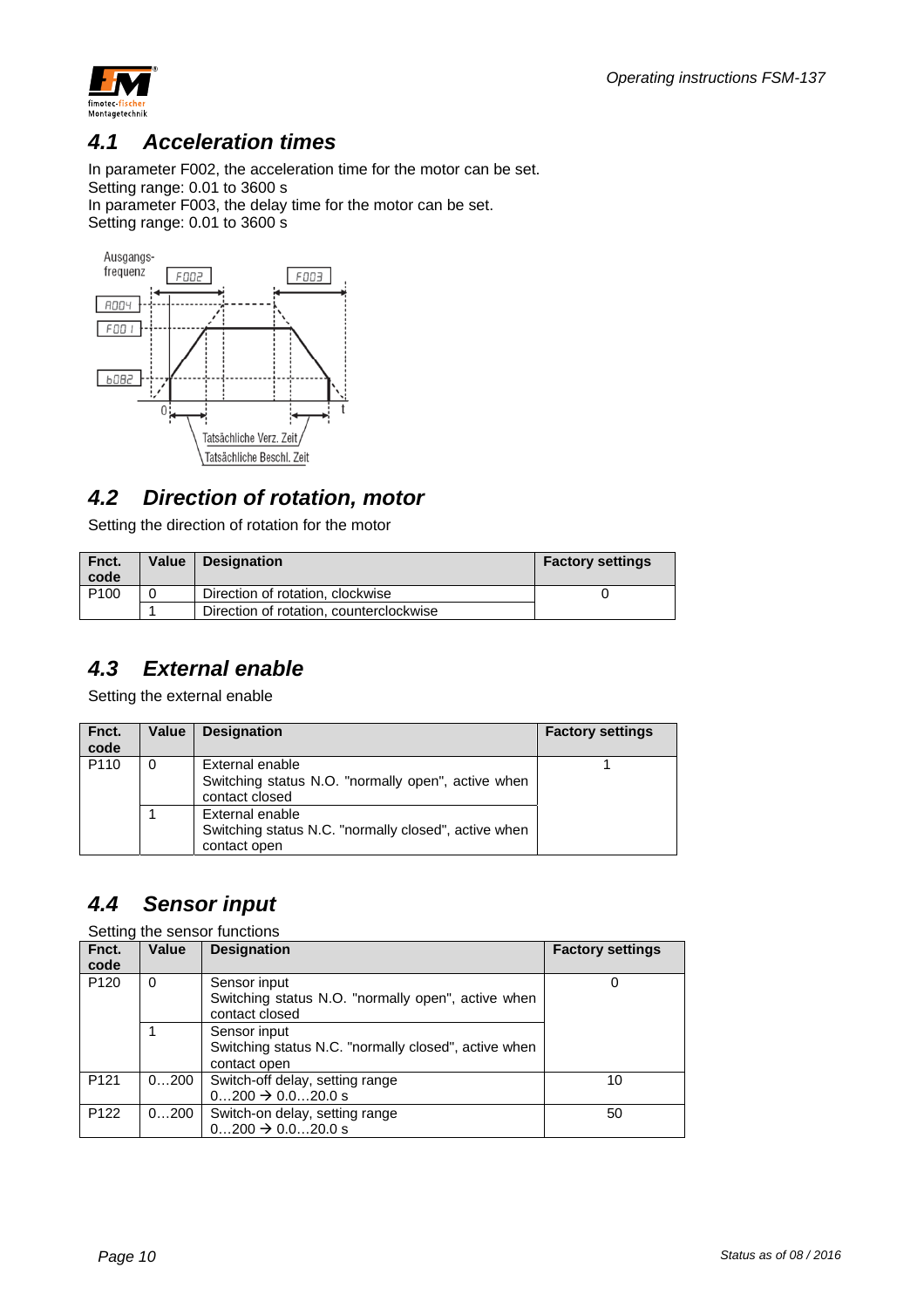

# **5 Description of the control I/Os**



| <b>Plug connection</b> | <b>Designation</b> |               |
|------------------------|--------------------|---------------|
| X21                    | Enable             | 1: $+24$ V DC |
|                        |                    | 2: Signal     |
| X22                    | Sensor             | 1: $+24$ V DC |
|                        |                    | 2:0V          |
|                        |                    | 4: Signal     |
| X23                    | Operation          | 1: N.O.       |
|                        | status output      | 2: Changer    |
|                        |                    | 3: N.C.       |
|                        |                    |               |

## *5.1 Operating status*

The operating output is designed as a potential-free changeover contact with a maximum loadability of 250 V AC / 2.5 A.

## *5.2 Enable input*

The enable input is for powerless switching of the motor connected to the FSM-137 on and off without power. The enable must be designed via a potential-free contact. (e.g.: external switch)

## *5.3 Sensor input*

The load output of the FS-137 can be switched on/off via a sensor, e.g. filling level sensor. Via the menu, the on and off delay times can be set within a range between 0 – 20 sec. The resolution is 0.1 seconds. In the following Figure 1, the time curve is shown graphically.



#### Zeitverlauf Kanalausgang in Abhängigkeit des Sensoreingangs

Figure 1: Time curve for load output, sensor input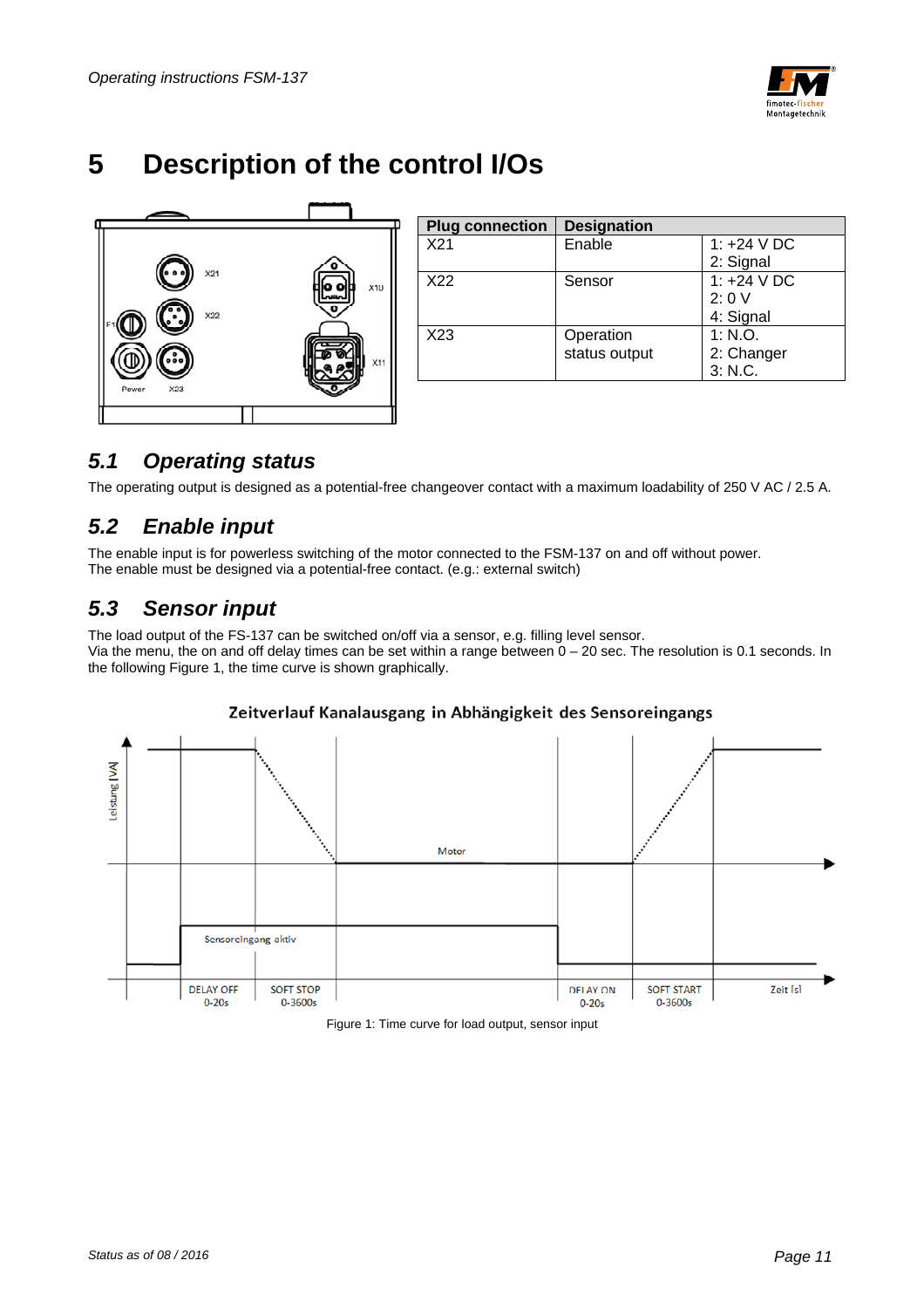

# **6 Technical data**

| Supply voltage:                 | 200 - 240 V AC<br>(other voltages possible after consultation)   |
|---------------------------------|------------------------------------------------------------------|
| Mains frequency:                | 50/60 Hz<br>(other frequencies possible after consultation)      |
| Output current "X11"            | 6.3 A                                                            |
| Power                           | 0.37 kW                                                          |
| Enable / disable                | 24 V DC, trough potential-free change-over contact               |
| Load current, sensor:           | 24 V DC each, max. 80 mA loadable                                |
| Status output,                  | potential-free Change-over contact, max. 230 V AC / 6 A loadable |
| Operation:                      | 7 segment display and function keys                              |
| Type of protection:             | <b>IP54</b>                                                      |
| Permissible ambient temperature | 5°C to 45°C                                                      |
| Permissible relative humidity   | max. 95 %, non-condensing.                                       |
| Dimensions:                     | approx. (h) 185 mm x (w) 169 mm x (d) 115 mm                     |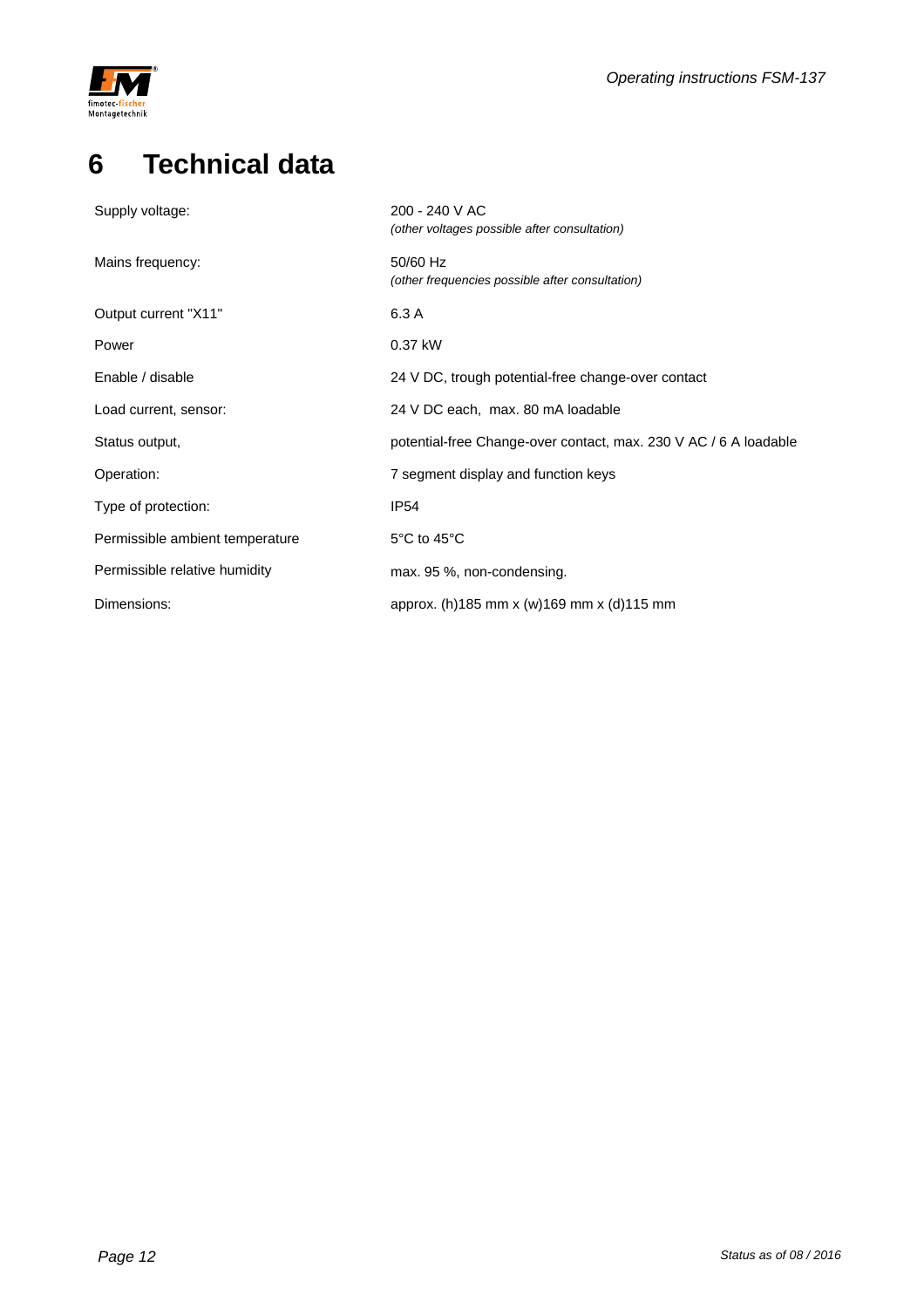

# **7 Terminal assignments**

**ATTENTION** If the device is not correctly connected, this can lead to the failure or complete destruction of the device (and the connected load).

#### *7.1 Power connection assignments*   $\overline{ }$ Ë

|                     |                       | <b>Plug connection</b> | <b>Designation</b> |                  |
|---------------------|-----------------------|------------------------|--------------------|------------------|
|                     |                       | Power                  | Supply voltage     | 200 V AC240 V    |
| X21                 |                       |                        |                    | AC               |
|                     | X10<br>io ol<br>لمحما |                        |                    | 50 Hz / 60 Hz    |
| X22                 |                       | X10                    | Mains output       | 1:230 V AC       |
|                     |                       |                        |                    | 2:0V             |
|                     |                       |                        |                    | PE: PE           |
| $\cdot \cdot \cdot$ | X11                   | X <sub>11</sub>        | Consumer output    | 1: Load $(U)$    |
| X23<br>Power        |                       |                        |                    | 2: Load $(V)$    |
|                     |                       |                        |                    | $3:$ Load (W)    |
|                     |                       |                        |                    | PE: Protective   |
|                     |                       |                        |                    | ground conductor |
|                     |                       | F <sub>1</sub>         | Fuse               | 6.3 A, slow-blow |

# **8 Dimensions**





ib